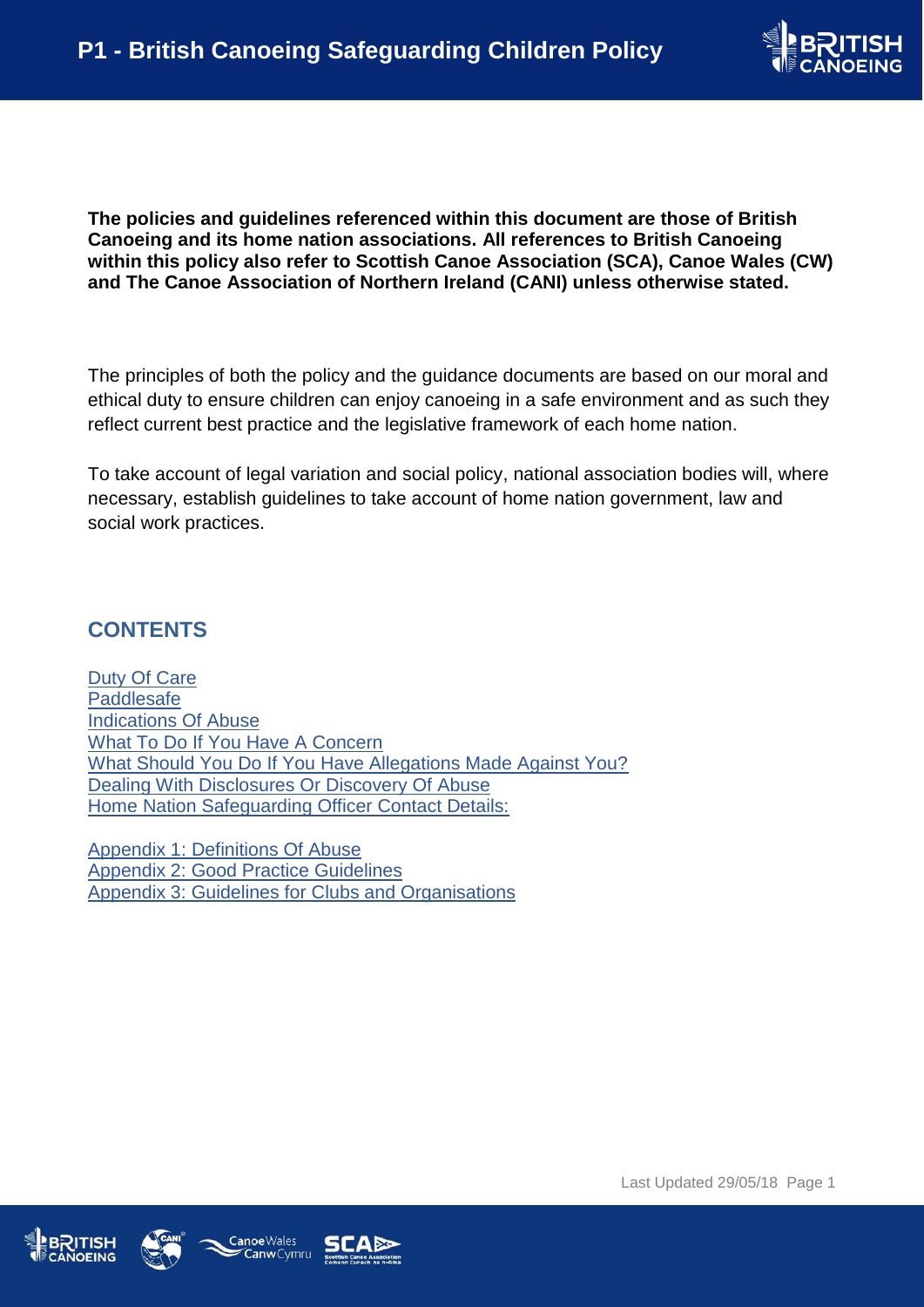

## **DUTY OF CARE**

British Canoeing are committed to ensuring that all those taking part in canoeing are able to do so protected and kept safe from harm. This is particularly true in respect of children.

We **all** have a duty with respect to safeguarding and protecting children to ensure they can participate and enjoy our sport with the highest possible standards of care. All coaches, volunteers and providers should have a clear understanding of operating within an appropriate code of ethics, aware of what their 'duty of care' is and how this relates to their position in providing activities and being responsible for others.

A good definition of 'duty of care' is:

### **"The duty which rests upon an individual or organisation to ensure that all reasonable steps are taken to ensure the safety of any person involved in any activity for which that individual or organisation is responsible"**

In an activity such as canoeing, safety and keeping people safe is all about risk assessment and minimising the risks involved at all levels of participation. While all taking part in activity have a duty to their neighbours, in organised activity we all have a heightened duty of care and as such we should be aware that the principal risks extend to the quality of control exercised by those in charge. Coaches, volunteers, referees, officials or administrators should all take 'reasonable' steps to safeguard those directly taking part in activities and at any time they may be deemed responsible for those in their charge - in vehicles, during journeys to and from the activity, during events, team training events and camps etc.

The content of this document provides specific information in respect of safeguarding and protecting children in order that everyone can appreciate their 'duty of care' with regard to these issues, risk assess their positions and support and advise those at risk.

Further to this document you may wish to consult the following additional information (as appropriate in your home nation).

- Bullying and Harassment Policy
- Anti-Bullying Policy (Children and Young people)
- Safeguarding Whistle Blowing Policy
- Safeguarding Procedures
- Dispute Resolution and Disciplinary Procedures
- Coaching Code of Ethics
- **Safeguarding Adults Policy**





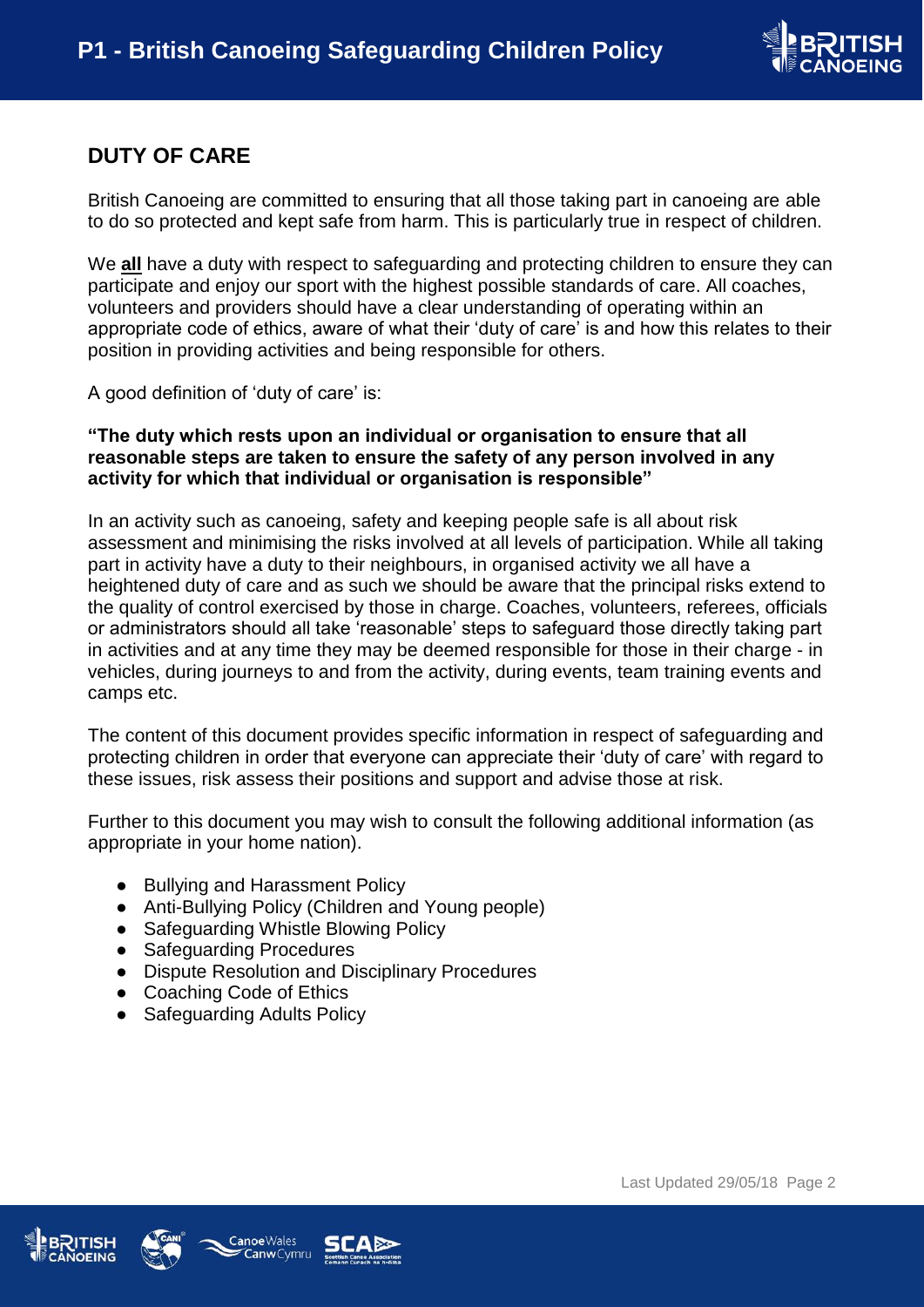

## <span id="page-2-0"></span>**PADDLESAFE**

The welfare of children is everyone's responsibility, particularly when it comes to protecting a child from abuse. Everyone in Paddlesport can help - administrator, club official, coach, parent, friend and children themselves.

Abuse can occur wherever there are children- at home, at school, in the park, at the club. Sadly, there are some people who will seek to be where children are simply in order to abuse them. We believe that everyone in Paddlesport has a moral responsibility and therefore a part to play in looking after the children with whom we are working.

Whilst the welfare of children is our first consideration in establishing child protection policies and procedures, we have also taken account of the needs of coaches, particularly where falsely accused. A feature of our policy on safeguarding children is to ensure that we provide individuals with access to confidential advice, guidance and support, provided separately to that provided for those with concerns that abuse may be taking place.

These safeguarding and child protection procedures stem from the following principles:

- The child's welfare is paramount.
- Anyone under the age of 18 is classed as a child.
- All children, regardless of age, disability, gender, race, religion or belief, marital status, pregnancy, maternity and sexual orientation have a right to be protected from abuse.
- To respect and promote the rights, wishes and feelings of young people in line with the UN Convention on the Rights of the Child.
- Coaches, clubs and centres need to be provided with advice to raise awareness of best practice and guidance and support should they become involved in an abuse situation.

British Canoeing recognises that some children may have additional vulnerabilities or are disadvantaged by their experiences. It is important that all those who work with children are vigilant in creating a safe culture and are aware of those who may have additional vulnerabilities.

We know that if procedures are to help protect children, everyone involved in Paddlesport needs to see and discuss them. We are therefore asking club secretaries and welfare officers to make sure that they are widely distributed, discussed at club executive and general meetings and adopted into their own policies and procedures.

### <span id="page-2-1"></span>**INDICATIONS OF ABUSE**

There are physical and behavioural signs that might raise your concern about the welfare or safety of a child. They are only indicators - not confirmation.





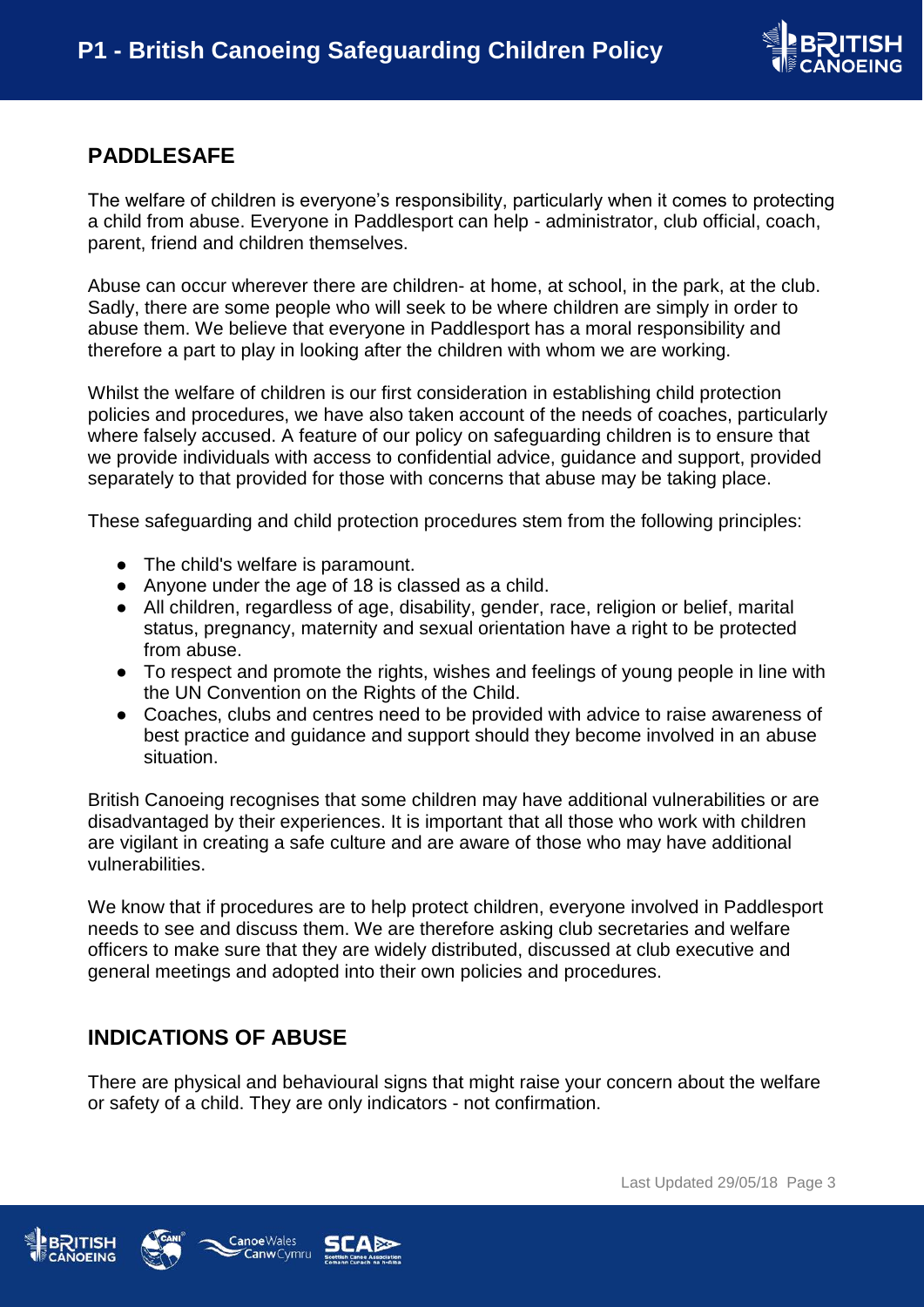

Some examples are: Where the child,

- Says that she/ he is being abused, or another person says they believe (or actually know) that abuse is occurring.
- Has an injury for which the explanation seems inconsistent.
- Behaviour changes, either over time or quite suddenly, becoming aggressive, withdrawn or unhappy.
- Appears not to trust adults, e.g. a parent or coach with whom she/ he would be expected to have, or once had, a close relationship.
- Shows inappropriate sexual awareness for his/ her age and sometimes behaves in a sexually explicit way.
- Becomes increasingly neglected looking in appearance, or loses or puts on weight for no apparent reason.

<span id="page-3-0"></span>Bear in mind that some children can be particularly vulnerable to abuse and may have added difficulties in communicating what is happening to them.

## **WHAT TO DO IF YOU HAVE A CONCERN**

If you have concerns about the welfare of a child please remember the golden rule –

### **It is not your responsibility to decide whether a child is being abused** - **but it is your responsibility to pass the information on to the appropriate person**.

Make a detailed note of what you have seen or heard but do not delay passing on the information.

If you are a member, or the parent/carer or friend of a member of a canoe club/ centre you should:

- Tell the person appointed for safeguarding; this is normally the Club Welfare Officer. At an event tell the person responsible for safeguarding (Event Welfare Officer) or the event organiser - unless, of course you suspect them of being involved OR
- Contact the home nation Safeguarding Lead Officer listed on page 6 OR
- If you need urgent advice contact the NSPCC Child Protection 24 hours Help Line 0808 800 5000

If you are the person responsible for safeguarding children at your organisation you can:

- Talk to the child's parents/carers about the concerns if you think there may be an obvious explanation such as a bereavement or pressure from their studies/exams.
- If you need urgent advice contact the NSPCC Child Protection 24 hours Help Line. Contact your local social services department or, in an emergency, the Police.





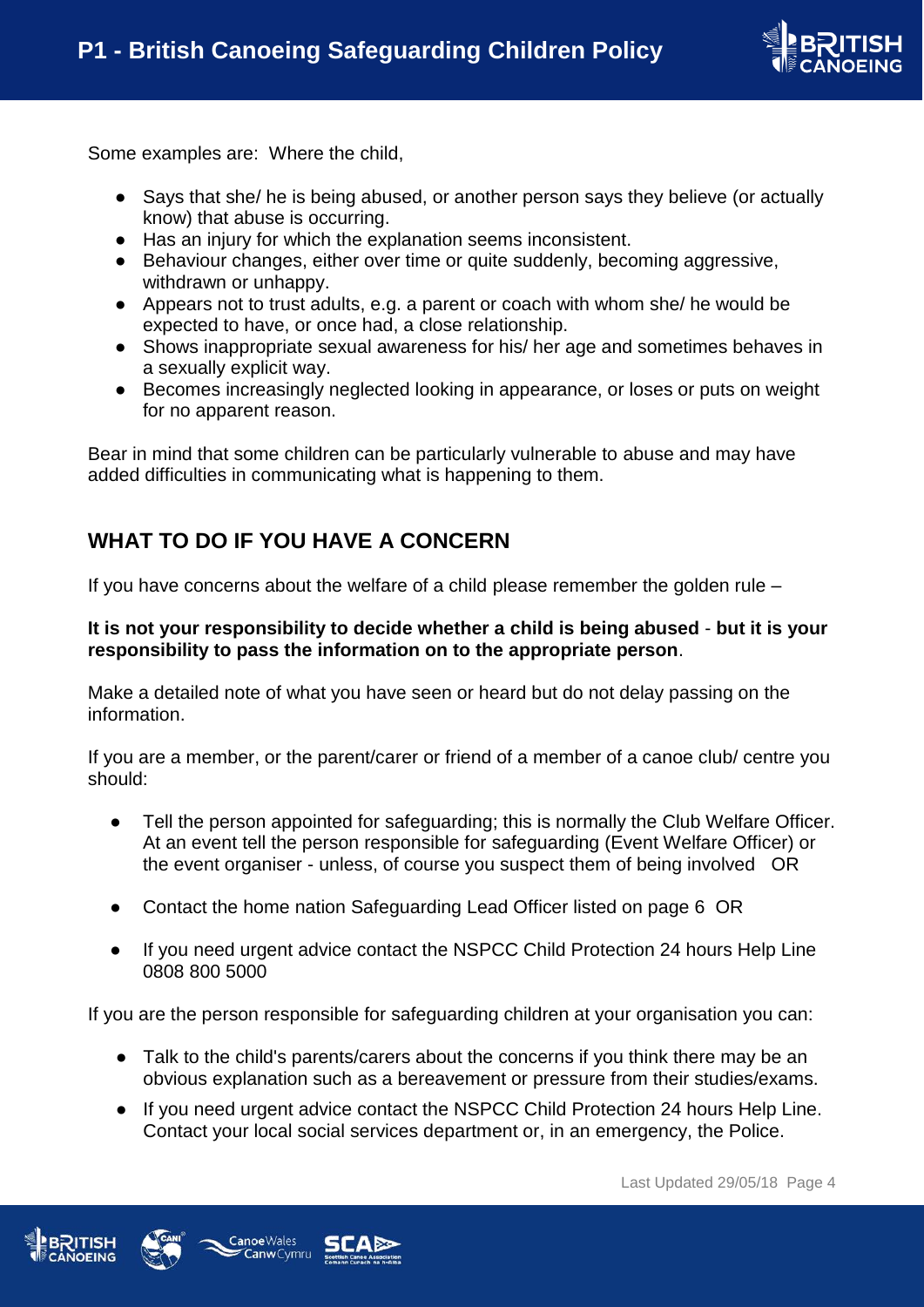

- If you are working with paddlers away from home, at a training camp, perhaps, or a national/ regional competition - tell the team manager or the designated welfare officer.
- If you are working with a school inform the head teacher.
- If you are involved in a paddle scheme such as local authority canoeing lessons, refer to their safeguarding and child protection procedures.

Please note, that when you have reported your concerns to the NSPCC, police or social services you are also required to contact your home nation Safeguarding Officer to advise them of your concern and to whom you have reported it. A standard reporting form for this purpose is available from your home nation website.

If a child tells you that he or she is being abused

- Stay calm.
- Do not promise to keep it to yourself.
- Listen to what the child says and, please, take it seriously.
- Only ask questions if you need to identify what the child is telling you do not ask about explicit details.
- Make a detailed note of what the child has told you but, as advised in the previous section, please do not delay passing on the information.

### <span id="page-4-0"></span>**WHAT SHOULD YOU DO IF YOU HAVE ALLEGATIONS MADE AGAINST YOU?**

If, as a coach or volunteer, you have had allegations made against you and you wish to discuss the matter with an impartial adviser you could contact your home nation Safeguarding Officer who will advise you of what support may be available. See page 6 for contact details.

## <span id="page-4-1"></span>**DEALING WITH DISCLOSURES OR DISCOVERY OF ABUSE**

Ensure you have written procedures and systems in place for dealing with incidents of abuse (see home nation templates and guidance documents).

#### *Codes of Conduct*

Ensure all members, helpers, paddlers and parents adhere to the Codes of Conduct (see home nation guidance and templates).

*Create a Safe Environment*  Have you done a risk assessment? Do you have a safety policy?





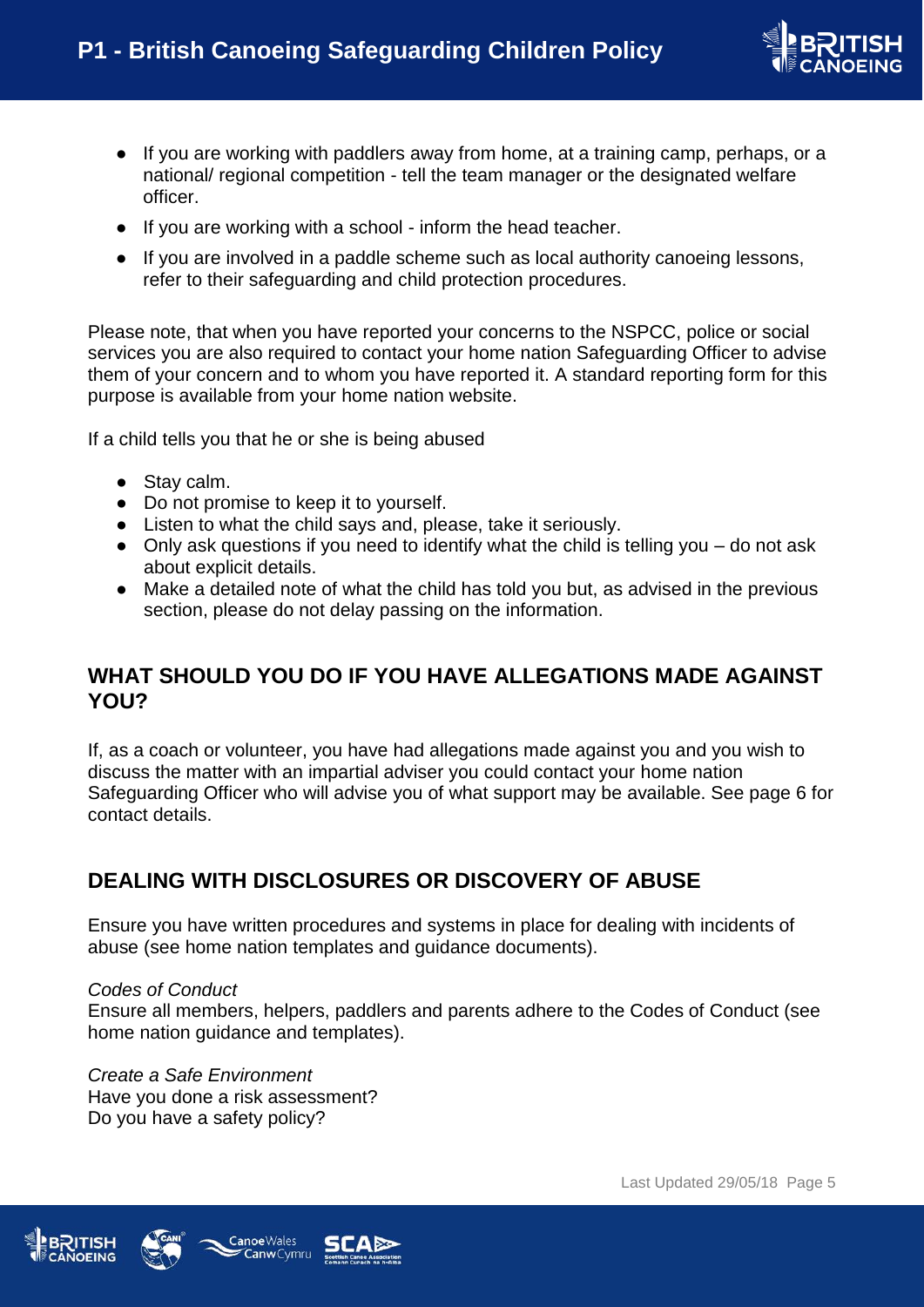

### *Screening Volunteers, Helpers and Staff*

All British Canoeing clubs and providers are responsible for ensuring their volunteers, helpers and staff have the appropriate disclosure in place, where eligible, prior to being deployed in their role.

<span id="page-5-0"></span>Communicate all these actions to all your members.

### **HOME NATION SAFEGUARDING OFFICER CONTACT DETAILS:**

| England      | 0115 8968842 | email: safeguarding@britishcanoeing.org.uk |
|--------------|--------------|--------------------------------------------|
| N Ireland    | 028 95438094 | email: safeguarding@cani.org.uk            |
| Scotland     | 07900 887007 | email: child.protection@canoescotland.org  |
| <b>Wales</b> | 07496 018281 | email: childprotection@canoewales.com      |





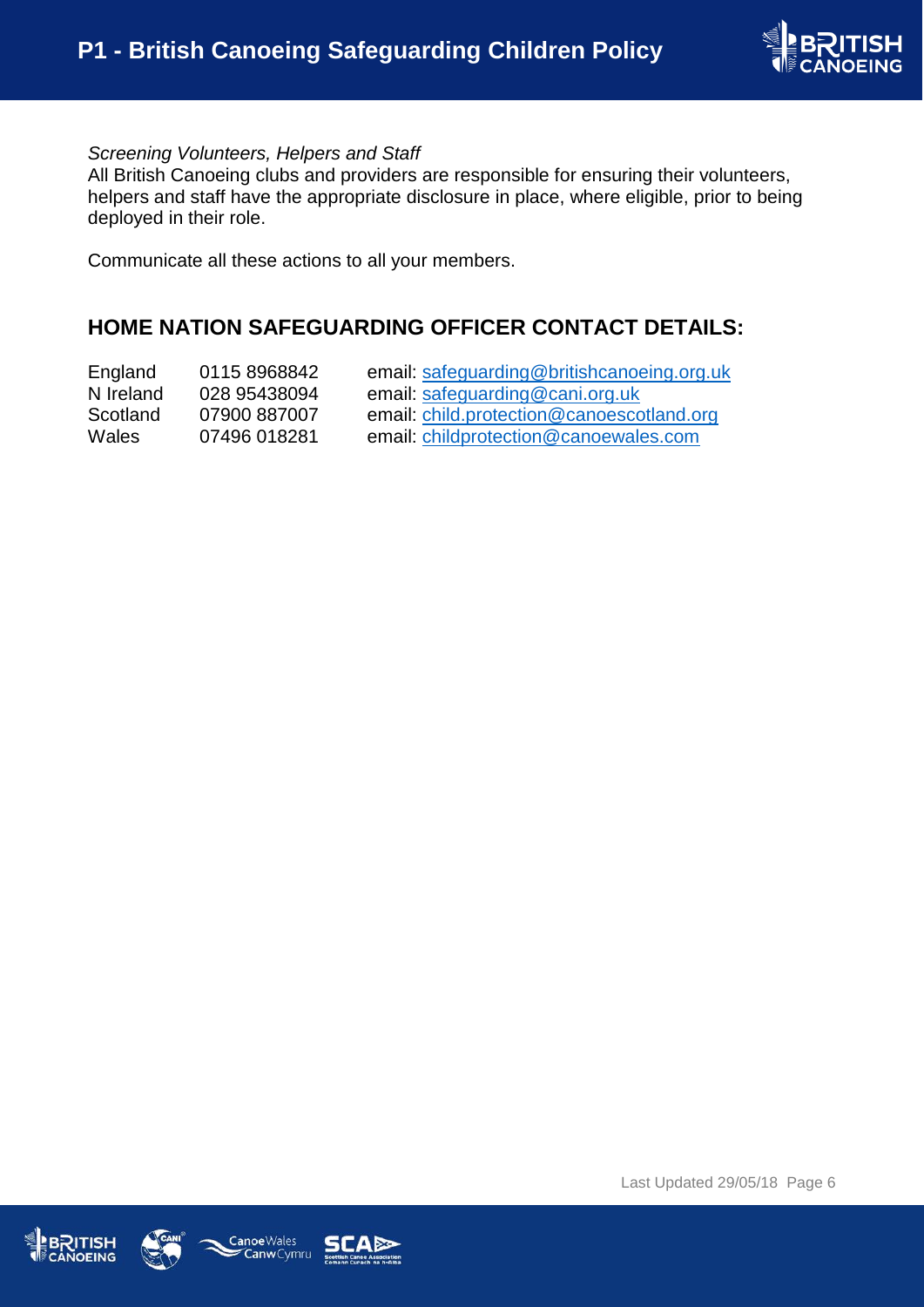

# <span id="page-6-0"></span>**APPENDICES**

### **1. DEFINITIONS OF ABUSE**

It's generally acknowledged that there are five main types of abuse in relation to children - Physical, Sexual, Emotional, Neglect and Bullying.

#### *Physical Abuse*

Physical abuse is just what the term implies - hurting or injuring a child e.g. by hitting, shaking, squeezing, burning or biting them. In sport this might result if the nature or intensity of training is inappropriate for the capacity of the performer or where drugs are tolerated or advocated. Bullying is likely to come into this category - see below.

#### *Sexual Abuse*

Where young people are used by adults to meet their own sexual needs. It could range from sexually suggestive comments to full intercourse and includes the use of pornographic material.

#### *Emotional Abuse*

Emotional abuse occurs when a child is not given love, help and encouragement and is constantly derided or ridiculed e.g. racial or sexual remarks. It can also occur if a child is over protected. Abuse can occur where a parent or coach has unrealistic expectations over what a child can achieve.

#### *Neglect*

Failing to meet children's basic needs such as food, warmth, adequate clothing, and medical attention or constantly leaving them alone. It could also mean failing to ensure they are safe or exposing them to harm or injury.

#### *Bullying*

<span id="page-6-1"></span>The bully in Paddlesport can be an adult - the parent/carer who pushes too hard, the coach who adopts a win-at-all-costs philosophy or adult paddlers who attempt to assert unacceptable behaviour on younger paddlers to make them unwelcome or prevent them using club equipment. Bullying can also occur between young people. For further guidance on bullying refer to the relevant Anti Bullying Policy.





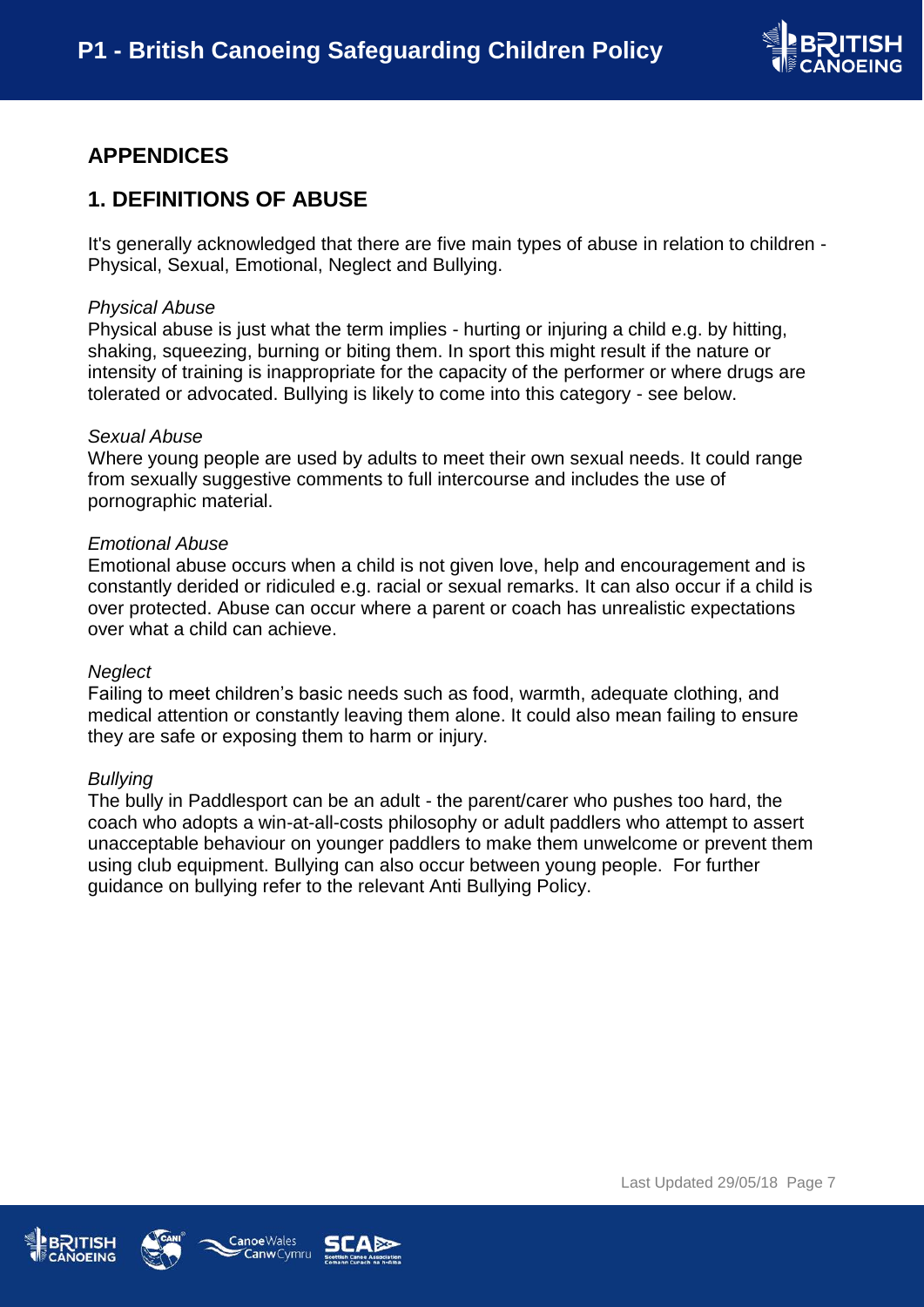

# **2. GOOD PRACTICE GUIDELINES**

By following these guidelines you will help to protect both the children in our sport and our coaches/helpers from wrongful allegations.

- Avoid situations where you are alone with one child. British Canoeing acknowledges that occasionally there may be no alternative, for example, where a child falls ill and has to be taken home. We would stress, however, that one to one contact must never be allowed to occur on a regular basis. Further guidance on this is contained in British Canoeing Coaching Code of Ethics.
- If any form of physical support is required, ask the paddler's permission, explain what you are doing and why to both the child and their parents/carers.
- Where possible ask parents/carers to be responsible for children in changing rooms.
- Where possible, there should not be a time when one adult is alone in a changing room when U18's are present and vice versa.
- Where there are mixed teams/groups away from home, they should always be accompanied by an adult male and female coach/helper.
- Do not allow physically rough or sexually provocative games, or inappropriate talking or touching.
- If it is necessary to do things of a personal nature for a child, make sure you have another adult accompanying you. Get the consent of the parent/carer and if possible the child. Let them know what you are doing and why.
- Ensure that any claims of abuse by a child are taken seriously and that it is dealt with by people who know what to do.
- Ensure that the nature and intensity of training does not exceed the capacity of a child's immature growing body and ability.
- Follow the recognised guidelines for photography and video.
- What if you accidentally hurt a child? You should report such an incident immediately to another club coach/official and make a written note of it. You should also inform the child's parents/carers, preferably in person.
- Is touching OK? If a coaching technique would benefit from physical contact or support then first asks the paddler's permission (e.g. would you mind if I held your shoulders to show you what I mean?). It is useful to take time to explain why and how this is used to the paddler and their parent or carer. (See British Canoeing or home nation guidelines for physical contact). Touching can be OK and appropriate as long as it is neither intrusive nor disturbing or for the wrong reason.